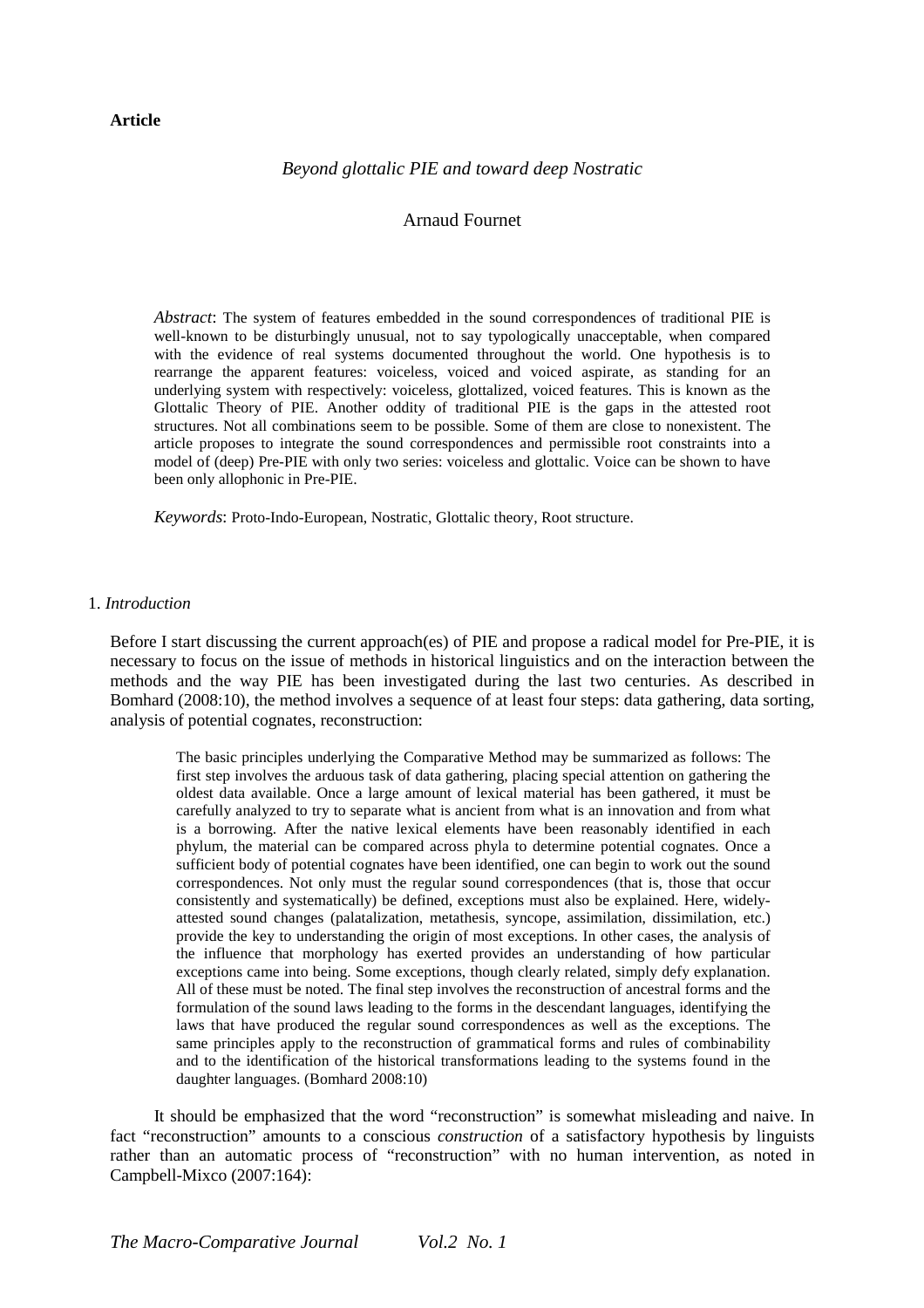The success of any given reconstruction depends on the material at hand to work with and the ability of the comparative linguist to figure out what happened in the history of the languages being compared.

The operations involved in a process of reconstruction unravel between two extreme poles: one is a strictly *generative* approach which hypothesizes an initial state, called ancestor language, and sound laws that are rewritings of the initial state; another one is a *transsynchronic* pole which hypothesizes a sequence of synchronic stages with systemic changes and rearrangements between each synchronic stage. The typical tool of the generative approach is the comparative method while the transsynchronic approach resorts more extensively to internal reconstruction. A strictly generative approach would have to hypothesize an implausibly complex initial state and a absurd number of sound laws to account for the data. For that matter, marginal or exceptional phenomena are removed for the initial state and dealt with otherwise: *Cf*. above "widely-attested sound changes (palatalization, metathesis, syncope, assimilation, dissimilation, etc.)". On the other hand a purely transsynchronic approach without proper calibration by typology or external and independent sources of knowledge about real languages is at risk of inventing conlangs.

#### 2. *Assessing traditional PIE*

In practice the historiography of PIE studies shows that the successive versions of the PIE reconstructions have been neither strictly generative nor strictly transsynchronic. It can be noted that on the whole there is a slow-motion trend from the generative to the transsynchronic pole, but the majority of PIE scholars probably favor as straightforward a PIE reconstruction as possible and balk at proposals that upset the balance too far away from the generative pole. One of the problems entailed by a strict obedience to the comparative method is the aporia that PIE is always posited as the *Initial State* and there is no possibility to reconstruct a linguistic stage older than PIE. Without a minimal shift toward the transsynchronic pole the process of reconstructing Pre-PIE or even deeper stages is deadlocked. Another structural *flaw* of the comparative method is that the Initial State is bound to display an apparent complexity significantly higher than the languages compared because the daughter languages have followed divergent paths rather than parallel paths. For that matter it is no wonder that PIE, be it in its traditional or glottalic versions, seems to be more complex than most of the daughter languages. Traditional Indo-Europeanists do not seem to be really aware of that flaw. The raw output generated by the comparative method must be constantly rearranged in order to produce *simple* synchronic stages. The comparative method structurally entails a spiraling into exponential complexity of the apparent Initial State. This exponential increase of complexity must be planed out by the discovery of phonological processes that account for the divergent developments in the daughter languages. The complex system proposed for Nostratic in Bomhard (2008:101) is in my opinion a methodological illusion. Even if all the comparisons were to be accepted, a point that remains to be determined, there is no doubt that a complete overhaul of the system and of the sound changes is necessary in order to hypothesize a *simple* Initial State for Nostratic together with a set of adequate systemic changes and developments. The multiplication of entities might be criticized using the Occam's razor but this situation is caused by the comparative method itself: a correspondence is not a proto-phoneme but the trace of a proto-phoneme or maybe even of several proto-phonemes.

As emphasized before, "reconstruction" amounts to a conscious *construction* of a satisfactory hypothesis rather than an automatic process with no human intervention. It can also be noted that the preliminary steps of data sorting and analysis of potential cognates are no less conscious and painstaking. There is no such thing as an obvious cognate or an obvious regular sound correspondence. One of the difficulties of Nostratic studies is precisely that there is no ready-made Nostratic phonological proto-system available on the shelf. Indo-Europeanists never had to look for a proto-system and sound correspondences. Sanskrit, which acted for some time as the implicit Initial State, provided a providential ready-to-compare framework to Indo-Europeanists who seem to be completely unaware how lucky they have been and how undeservedly harsh they are in their criticism of Nostraticist attempts at finding the keys they never had to look for. Indo-Europeanists have in fact been as lucky as cursed with the ready-made Sanskrit system because they have not been able to move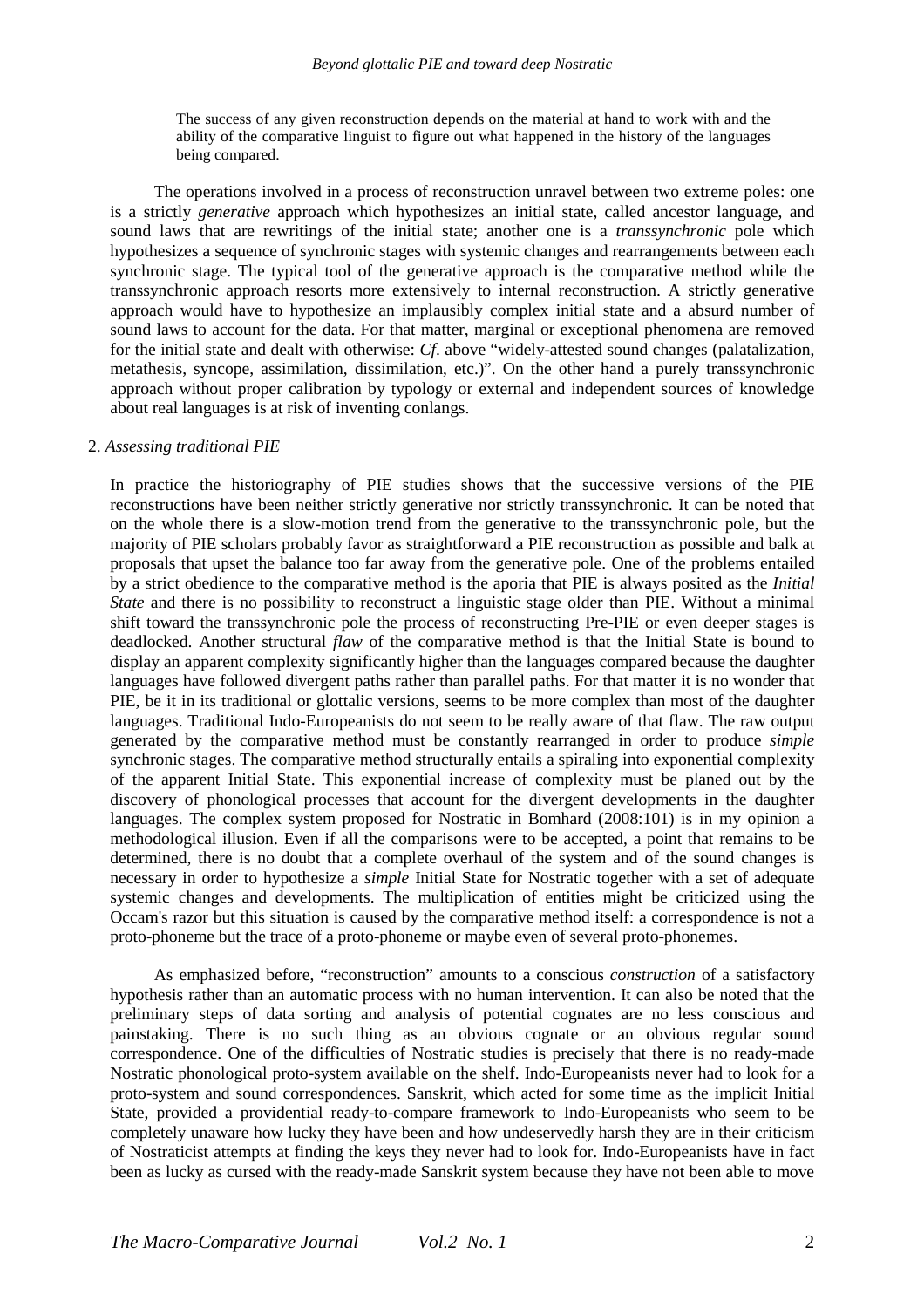### Arnaud Fournet

away from the illusion that Sanskrit was more or less the Initial State. Roughly summarized, the historiography of the successive versions of PIE phonological reconstruction can be divided in four periods:

- $\sim$  ready-to-compare Sanskrit-sounding four-way system: *voiceless*  $\sim$  *voiced*  $\sim$  *voiced aspirate*  $\sim$ *voiceless aspirate*, without laryngeals,
- ready-to-compare Sanskrit-sounding three-way system: *voiceless* ~ *voiced* ~ *voiced aspirate*, without laryngeals,
- $\sim$  ready-to-compare Sanskrit-sounding three-way system: *voiceless*  $\sim$  *voiced*  $\sim$  *voiced aspirate*  $\sim$ *voiceless aspirate*, with laryngeals,
- glottalic reinterpretation: *voiceless* ~ *voiced (=glottalic)* ~ *simple voiced (=aspirate*) with laryngeals,

Period 1 to Period 2 happened when the *voiceless aspirate* feature was seen as a late dialectal innovation of a limited subset of languages. By so doing Indo-Europeanists moved one step away from a strictly generative approach. Period 2 to Period 3 happened when it appeared that many features of the Indo-European languages could be parsimoniously explained by and integrated within a phonological and morphological framework that was not attested in any of the languages. It took the incomplete and somewhat contradictory evidence of the Anatolian languages and more than half a century until the laryngeal framework got accepted as the mainstream reference. It is quite amusing that this paradigmatic change is extolled as a major success of historical linguistics by the "comparatists" when it is in fact a major breakaway from the generative pole toward the transsynchronic pole. Period 3 to Period 4 happened when it was realized that the three-way features inherited from the ready-to-compare Sanskrit system had a major typological flaw. Once the voiceless aspirates are removed from the initial state the traditional three-way system does not make sense any more.

In other words most sound correspondences embedded in the Indo-European languages can be described with three apparent series. Now, we need to examine what they mean from the point of view of the actual reconstruction of the earliest retrievable stage(s). The three series of correspondences can be analyzed from several angles:

- 1. as regards typology: it is striking that the features *voiceless* ~ *voiced* ~ *voiced aspirate* do not add up to a possible system, as first noted long ago by Jakobson. One of the proposed solutions to this problem is the Glottalic Theory: the features are reinterpreted respectively as *voiceless* ~ *glottalized* ~ *voiced*. Aspiration is a secondary development in this approach. This theory is not only typologically acceptable but it also accounts to some extent for the rarity of  $^{*}b^{1}$ .
- 2. as regards *markedness*: voiceless correspondences are much more frequent than all the others. They account for half the total, which is much more than a third, if there were an "equal" share between the three series. This suggests that the voiceless phonemes were voiceless "from the start"<sup>2</sup>. They are unmarked hence most frequent.
- 3. as regards *fortis* ~ *lenis*: a conspicuous feature is that the *voiceless* series is not only the most *frequent* but also the most *stable* in most Indo-European daughter languages. This suggests that the voiceless series is fortis and the other series were lenis. This situation is in fact a problem for the Glottalic Theory, because one would expect the glottalized series to be fortis, and hence more stable than the voiceless series.

 $\overline{a}$ 

 $<sup>1</sup>$  It can nevertheless be noted that glottalized labial stops are not infrequent. In all cases they are possible. This</sup> argument is therefore considered unconclusive by the disbelievers of the Glottalic Theory.

 $2^2$  That is to say: as far back as we can go into the depth of PIE's ancestors.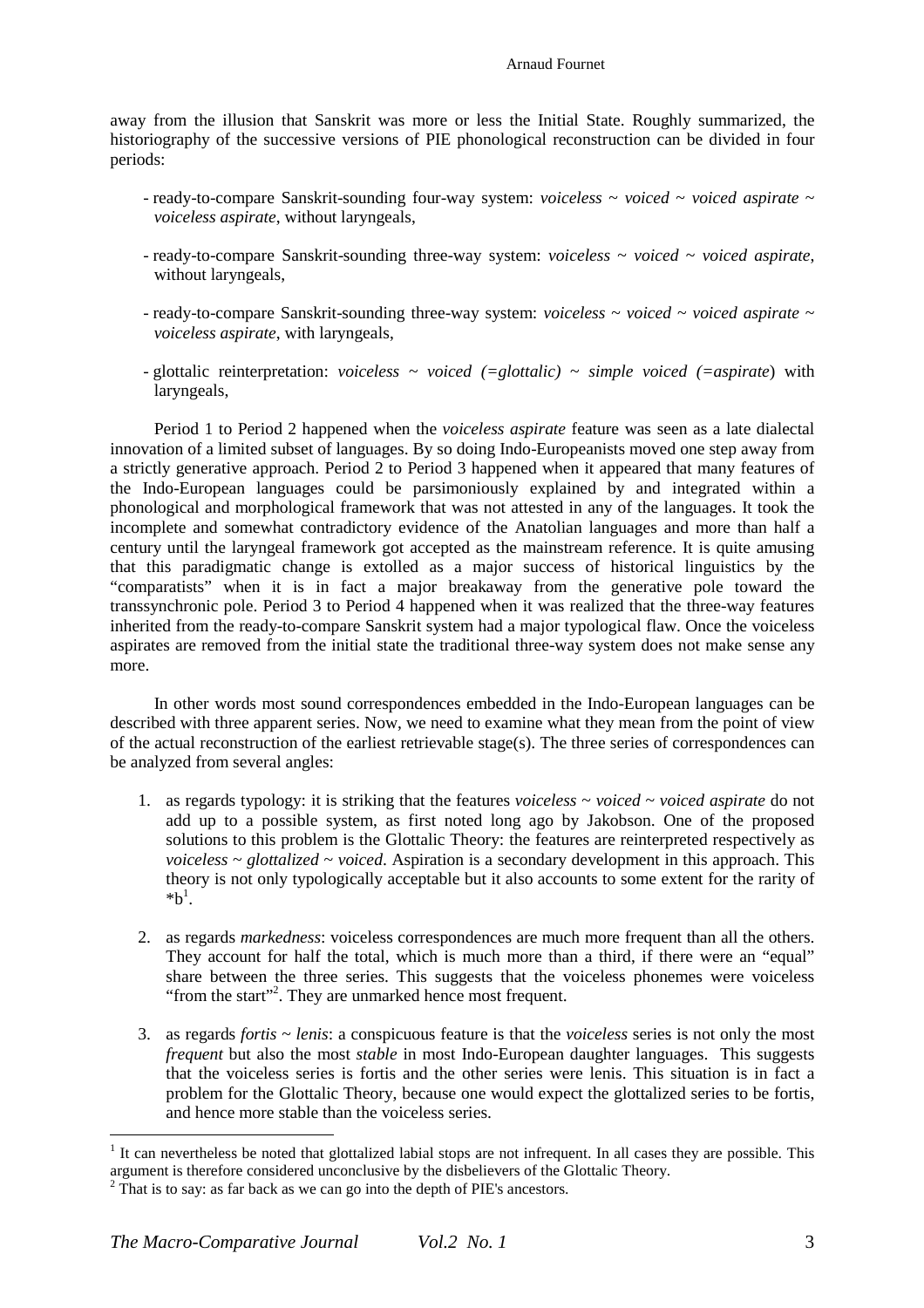4. as regards root structure: another oddity in the reconstruction of PIE roots is that there are plenty of homophonous roots and at the same time several possible combinations are not used at all. And this requires a separate analysis.

## 3. *The phonetic constraints on PIE roots*

The three series that account for the comparanda do not freely combine to build Proto-Indo-European roots. The actual possibilities are represented in the following table:

|                 | voiced | voiceless | aspirate |
|-----------------|--------|-----------|----------|
| voiced          |        | dek       | degh     |
| voiceless       | teg    | tek       |          |
| voiced aspirate | dheg   |           | dhegh    |

Table1. Apparent possible combinations in the traditional system

Some possibilities are not (or hardly ever) attested: \*\*deg, \*\*tegh, \*\*dhek. For example, the attested combinations in Ancient Greek were:

|                 | voiced         | voiceless | aspirate |
|-----------------|----------------|-----------|----------|
| voiced          | $(\text{deg})$ | dek       | dekh     |
| voiceless       | teg            | tek       | tekh     |
| voiced aspirate | theg           |           |          |

Table2. Attested combinations in Ancient Greek

Words with a *deg* structure are rare and often reduplicated in Greek (b<sub>)</sub> b or d<sub>-d</sub>). There is no consistent explanation so far for this lacunary distribution with one third of unattested potential combinations which were available to the speakers but do not seem to have ever been used. It can be noted that the Glottalic Theory does not shed any real light on the reasons of this lacunary distribution as seen in the following table:

|             | glottalized | voiceless | voiced |
|-------------|-------------|-----------|--------|
| glottalized |             | tek       | teg    |
| voiceless   | tek         | tek       |        |
| voiced      | dek         |           | deg    |

Table3. Apparently possible combinations in the Glottalic Theory

The promoters of the Glottalic Theory tend to portray it as a natural explanation of the gaps in the distribution. This is for example the point of view in Bomhard (2008:55-56):

For the first time, the root structure constraint laws can be credibly explained. These constraints turn out to be a simple voicing agreement rule with the corollary that two glottalics cannot cooccur in a root. Hopper (1973:160) cites Hausa, Yucatec Mayan, and Quechua as examples of natural languages exhibiting a similar constraint against the cooccurrence of two glottalics. Akkadian may be added to this list as well if we take Geers' Law to be a manifestation of such a constraint.

The "explanation" is supposed to be that all features can freely combine except when one of them is glottalized. There is in addition typological support for this "explanation" in real languages. In my opinion it remains to be proved that this is really an "explanation" rather than a clever rewording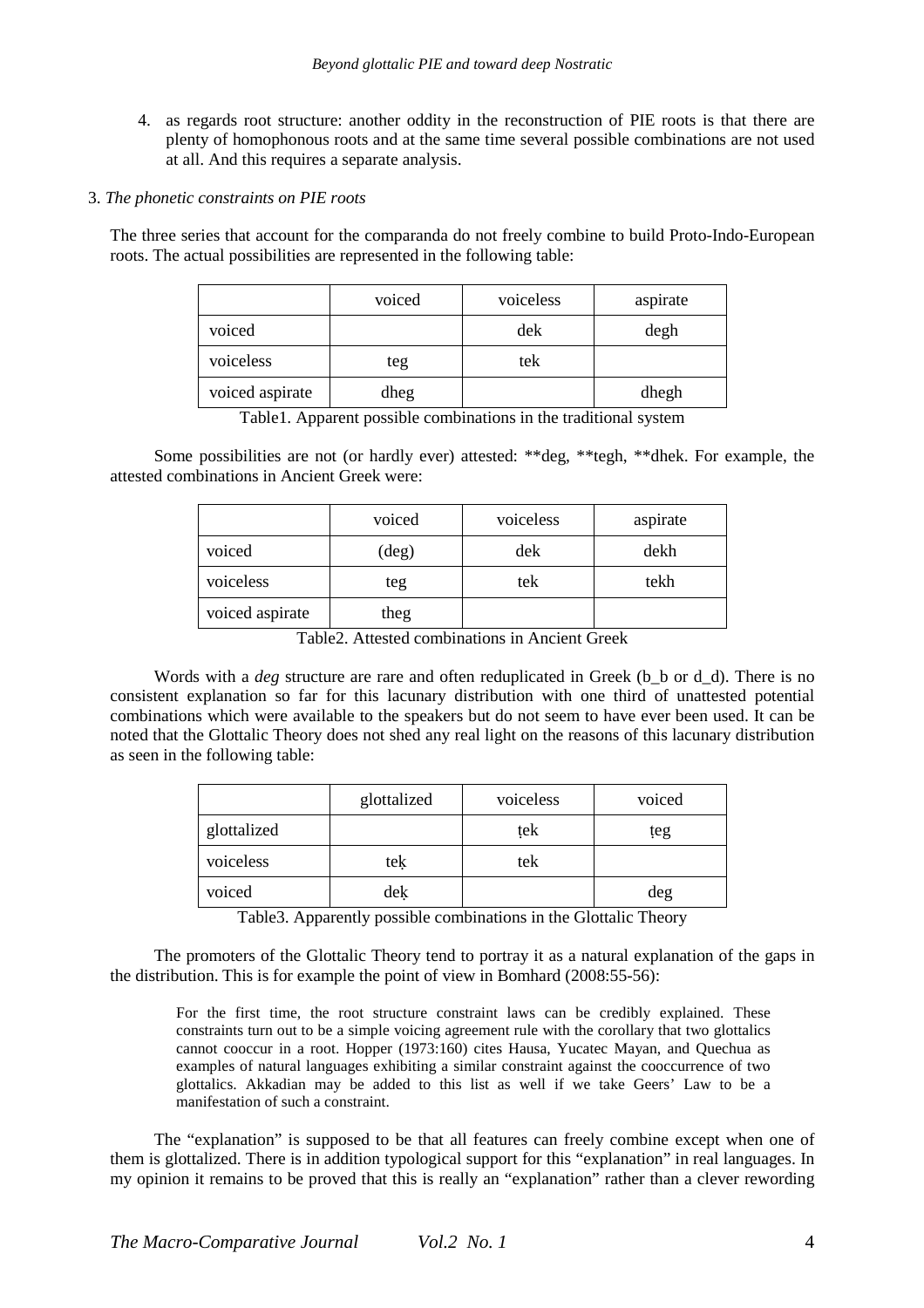#### Arnaud Fournet

of the constraints bolstered by a careful selection of a handful of natural languages. Other attempts at rewording the constraints exist. For example: each root should possess one and only one glottal feature, such as voice or glottalization. This clever and a priori plausible rewording does not work as *tek* has no glottal mark while *deg* has two. The "explanation" proposed by the Glottalic Theory is conspicuous for being a double-tier rewording: features can freely combine *unless* one of them is glottalized. I tend to consider it probable that a double-tier rewording combined with any of the words: lenis, fortis, unmarked, marked, least, most, glottalized, voiceless or voiced could explain most if not all given configurations. The "explanation" promoted by the Glottalic Theory would be more credible if it were worded as a one-tier unambiguous statement such as: each root should possess one and only one glottal feature, such as voice or glottalization. Unfortunately such a one-tier unambiguous statement with some theoretical backing does not seem to be possible in the case of PIE root constraints. In addition it can be noted that the possibility \*\*dek does not exist while more marked possibilities like \*deḳ and \*deg exist, which is extremely strange.

In other words, the Glottalic Theory does not help understand the pattern of Proto-Indo-European roots and the problem of having a lacunary distribution with one third of gaps and plenty of homophonous roots at the same time remains unexplained.

# 4. *A more radical approach than Glottalic PIE*

This calls for an even more radical reform than the Glottalic Theory and raises the following issue: the three apparent series may amount to only two real and underlying series, which split into the three apparent series as reflected in traditional PIE at a later stage. Instead of three series generating nine combinations of which only six are attested, the issue is to determine only two series generating only four combinations. Such a reform requires to understand which of the possible roots or series can be paired together as potential variants. This also means that some phonemes of Pre-PIE are reflected by more than one correspondence of the traditional reconstruction.

It can be noted that in the current dictionaries, and in Pokorny in particular, such variants are not rare: Compare Latin *digit* < \**deig* with Germanic \*taihwo < \*deik. If \*g and \*k are really *phonemes* at the PIE stage or earlier, this cannot be the same "root". From a sheer methodological point of view such "variants" are unacceptable. They implicitly point at the fact that the phonological contrast between \*g and \*k did *not* exist in (Pre-)PIE and that the existence of a contrast between \*g and \*k in the daughter languages is an innovation, which probably was already in the making in PIE itself but was recently acquired at that time. The existence of minimal pairs shows that the contrast must have existed in PIE but the variants also indicate that the underlying older system did not have that contrast. There are plenty of "variants" and "by-forms" in PIE reconstructions. The logical conclusion is that *voice*, in the sense of the traditional reconstruction, was not *phonemic* in Pre-PIE. Examples of \*g alternating with \*gh are not infrequent either. Purists of the comparative method would object that these variants should be posited as independent but this is the typical flaw of a rigid and orthodox resort to the comparative method: positing a complex initial state in order to generate a whole array of variants. The huge number of variants shows that the initial state, representative of Pre-PIE, was simple. It could be added that there probably exist even more variants in IE languages which have been considered isolated words. In fact the situation as regards variants is probably worse than what is reflected in the "official" references dealing with PIE reconstructions. For example Celtic languages have numerous variant words with voiced or voiceless phonemes.

Therefore the phonemic contrast was between two series: *voiceless-voiced* ~ *voiced aspirate* or in the Glottalic theory between: *voiceless-glottalized* ~ *voiced*. It can be noted from the Nostratic point of view that the absence of a contrast between voiceless and voiced phonemes in Proto-Semitic has been observed that some authors:

The distinction between voiced and unvoiced sounds, for instance, might not be an original feature of Proto-Semitic. (Lipiński 2001:110)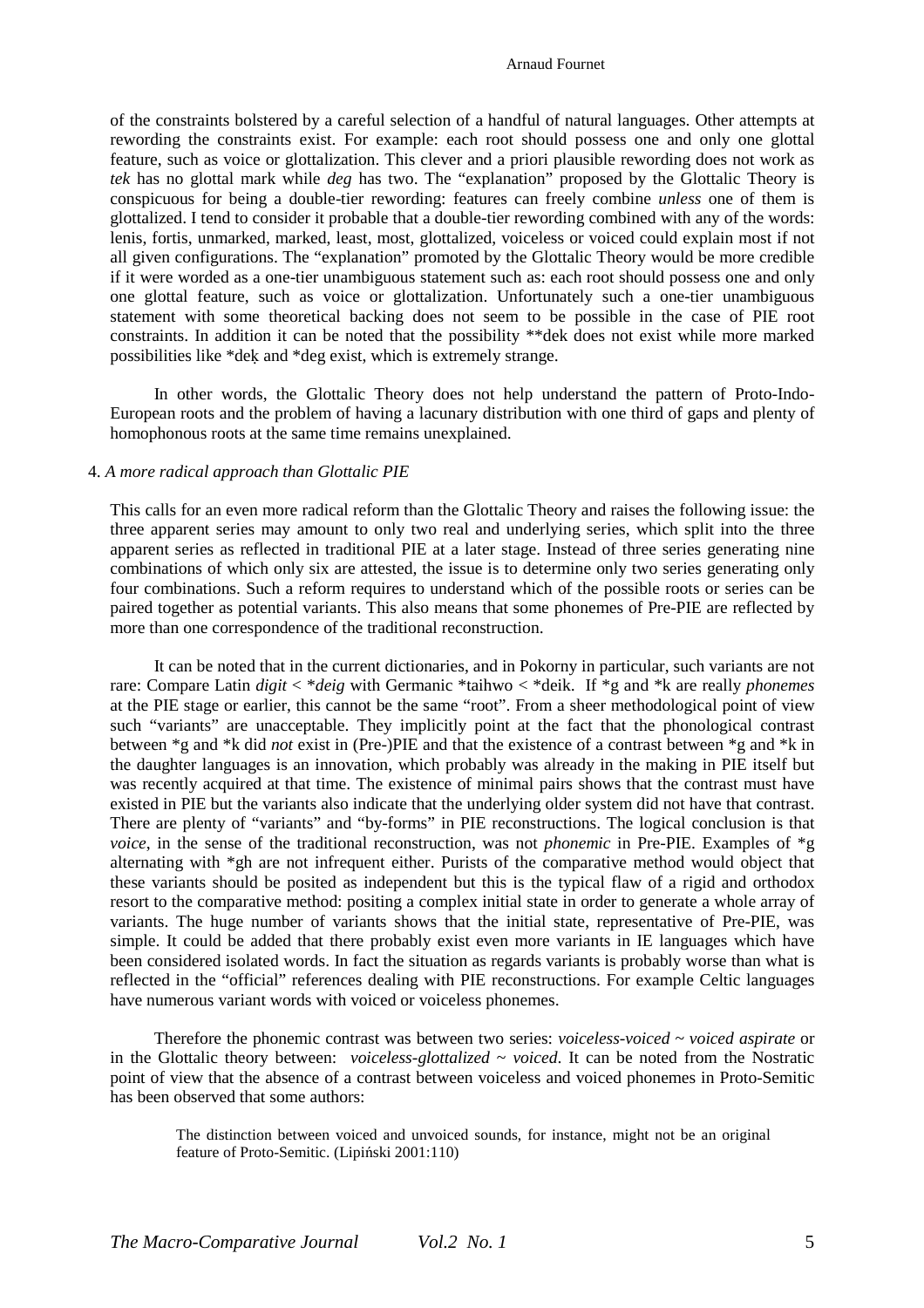On that basis the apparent three series of the traditional reconstruction can be reorganized as follows:

|                 | voiced | voiceless         | aspirate |
|-----------------|--------|-------------------|----------|
| voiced          |        |                   |          |
| voiceless       |        | $tek = teg = dek$ | degh     |
| voiced aspirate |        | dheg              | dhegh    |

Table4. Equivalent combinations in the traditional system

Considering the fact that the three series of Proto-Semitic amount to only two: *voiceless-voiced* ~ *emphatic* the ultimate conclusion is that the so-called voiced aspirate series originates in a previously emphatic or glottalized series, hence the following situation:

|             | voiceless               | glottalized       |
|-------------|-------------------------|-------------------|
| voiceless   | tek (trad. tek $=$ teg) | tek (trad. degh)  |
| glottalized | tek (trad. dheg)        | tek (trad. dhegh) |

Table5. Underlying structure of possible combinations

Another conclusion is that Afrasian emphatics should correspond with PIE so-called voiced aspirate series rather than with the (trad.) voiced series, as the Glottalic theory proposes.

### 5. *The case of roots with resonants as second consonant*

According to the traditional reconstruction, there are gaps in the distribution of stops in the roots but no such gaps are supposed to exist when the second consonant is a resonant like \*r, \*l, \*n or \*m. A full distribution is supposed to exist:

|           | labial    | dental | velar |
|-----------|-----------|--------|-------|
| voiced    | $**(beR)$ | deR    | geR   |
| voiceless | peR       | teR    | keR   |
| aspirate  | bheR      | dheR   | gheR  |

Table6. Theoretical distribution of stops and resonants

In order to reduce this apparently existing full distribution to only four items, one has to determine whether some of them are not variants of each other. It is not difficult to find numerous examples of such pairs of roots: the underlying contrast between voiced \*geR and voiceless \*keR is nonexistent. For example:

- Pokorny 357 \*gel = 544 \*kel 'hill', but no \*ghel with that meaning. Compare OE *clud* 'hill, rock'and *hyll* 'hill' < Gc. \*klud and \*hulni.
- Pokorny 369 \*ğemə 'to marry' = 612 \*kom 'with', but no \*ghem with that meaning.
- Pokorny 369 \* gem-bh 'tooth' = 902 \* kem 'bit, mouthful', but no \* ghem with that meaning.
- Pokorny 380 \*ğenu 'knee' = 566 \*kenk 'heel, bend of the knee', but no \*ghen with that meaning. Compare English *knee* and *hela* 'heel' < Gc. \*kniw and \*hanhila.
- Pokorny 370  $*_{gen} = 558$  \*ken 'to compress into a ball', but no  $*_{gen}$  with that meaning.
- Pokorny 373 \*ğenə 'to give birth, beget' = 563 \*ken 'young, new', but no \*ghen with that meaning.
- Pokorny 383 \*ger = 567 \*ker 'to cry hoarsely (bird)', but no \*gher with that meaning. Compare OE *crawe* 'crow' and *hraefn* 'raven' < Gc. \*krēw and \*hraban.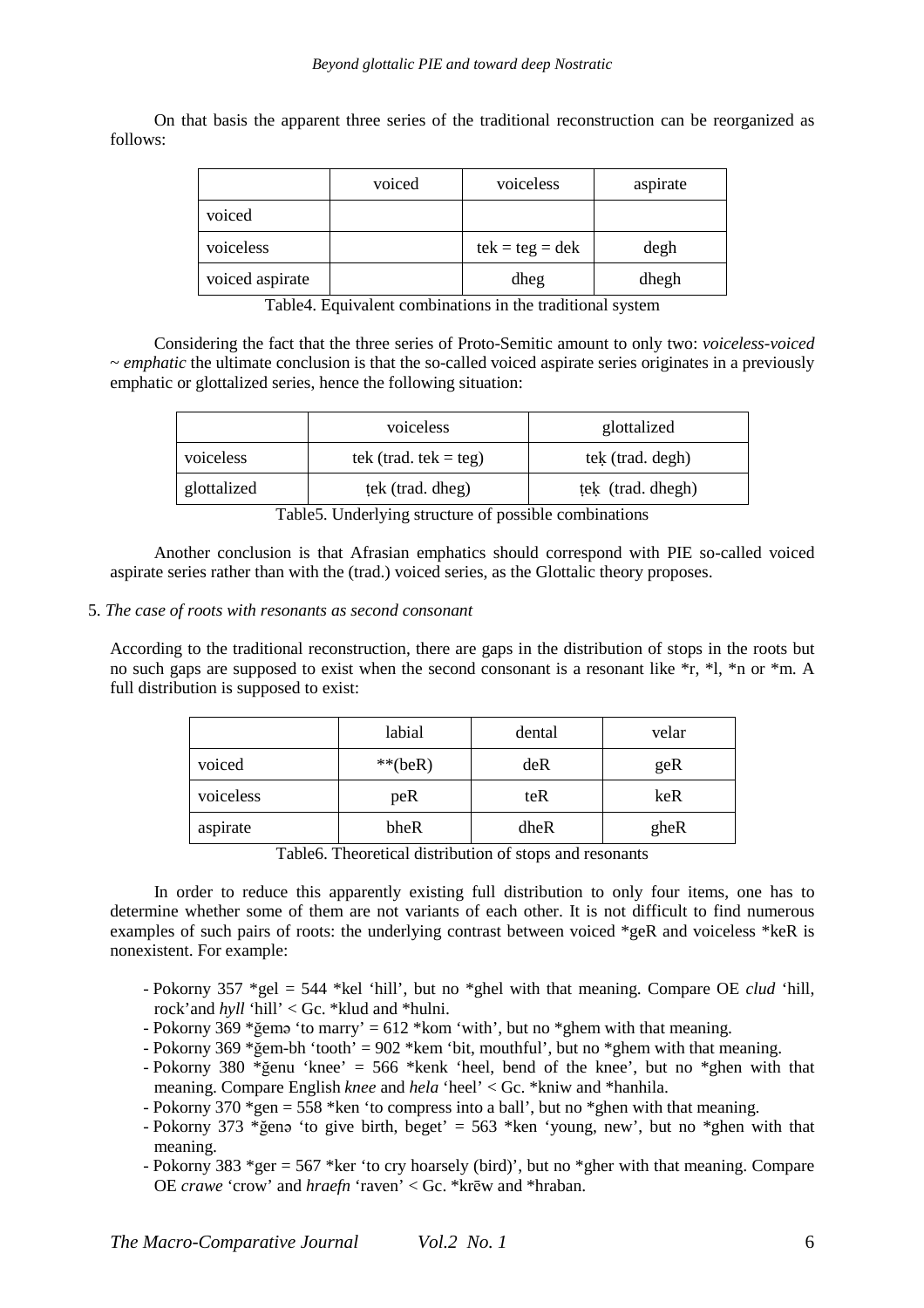- Pokorny 382 \*ger = 938 \*(s)kerp 'to gather', but no \*gher with that meaning.
- Pokorny 392\*gerebh = 945 \*(s)kerb(h) 'to scratch, scrape', but no \*gherb(h) with that meaning.
- Pokorny 385 \*ger = 948 \*(s)ker(bh) 'curved', but no \*gher with that meaning.

Not far from half the roots  $*_{geR}$  can be paired with roots  $*_{keR}$  of similar if not identical meanings but this never happens with roots \*gheR. This bears ample testimony to the basic fact that voiced and voiceless velar phonemes do not contrast in these roots of \*CeR shape. They are in fact free allophones of the same root whereas \*gheR does contrast with \*geR / \*keR. A similar situation can be found for dentals, for example:

- Pokorny 206 \*der = 1071 \*ter 'to strike, flay', but no \*dher with that meaning.
- Pokorny 203 \*der = 1075 \*ter 'to go (beyond)', but no \*dher with that meaning.
- Pokorny 203 \*der = 1070 \*ter 'to tremble', but no \*dher with that meaning.

The opposition between voiced and voiceless phonemes in these roots is bogus and needs a complete and thorough reassessment. The underlying situation is:

|             | labial | dental      | velar       |
|-------------|--------|-------------|-------------|
| voiced      |        |             |             |
| voiceless   | peR    | $teR = deR$ | $keR = geR$ |
| glottalized | bheR   | dheR        | gheR        |

Table7. Underlying system with stops and resonants

Even though I consider it necessary to reconstruct PIE roots and items with a three-way system when applying the comparative method, this does not mean that we should posit a three-way system as the real synchronic phonology of Pre-PIE. Pre-PIE had only a two-way contrast and it is interesting to keep the three-way system for theoretical and practical reasons, especially in order to understand how the two-way system develop into a three-way or even four-way system in the different branches.

It can be noted that in my proposal the *glottalized* series is not the traditional *voiced* series, which I consider did not exist in early Pre-PIE, but the so-called *voiced aspirate*. This means that there must be very serious problems in current Nostratic comparanda. Most of the items must be wrong if my theory is correct. Logically voice should be allophonic in Nostratic as well if Nostratic is the same entity as Deep Pre-PIE. And I tend to think that Deep Pre-PIE must have a strong connection with Nostratic. Only the items made up with voiceless and resonant phonemes have a significant potential of being correct. The other items involving supposedly voiced and glottalized phonemes (in the sense of the Glottalic Theory) are doubtless impossible as the voiced and glottalized phonemes of putative relatives of PIE are being paired respectively with an erroneous series and a nonexistent one.

### 6. *The different developments between (pre-)PIE and the IE languages*

The radical reform with two series can now be tested against the evidence of IE languages. And the issue is to understand how the initial state with two series can have developed into the attested systems with a higher complexity.

### Stage 1 Deep Pre-PIE or Deep Nostratic

The system had only roots of the following shape:  $tek \sim tek \sim tek \sim tek$ . There is no constraint: all phonemes can freely combine.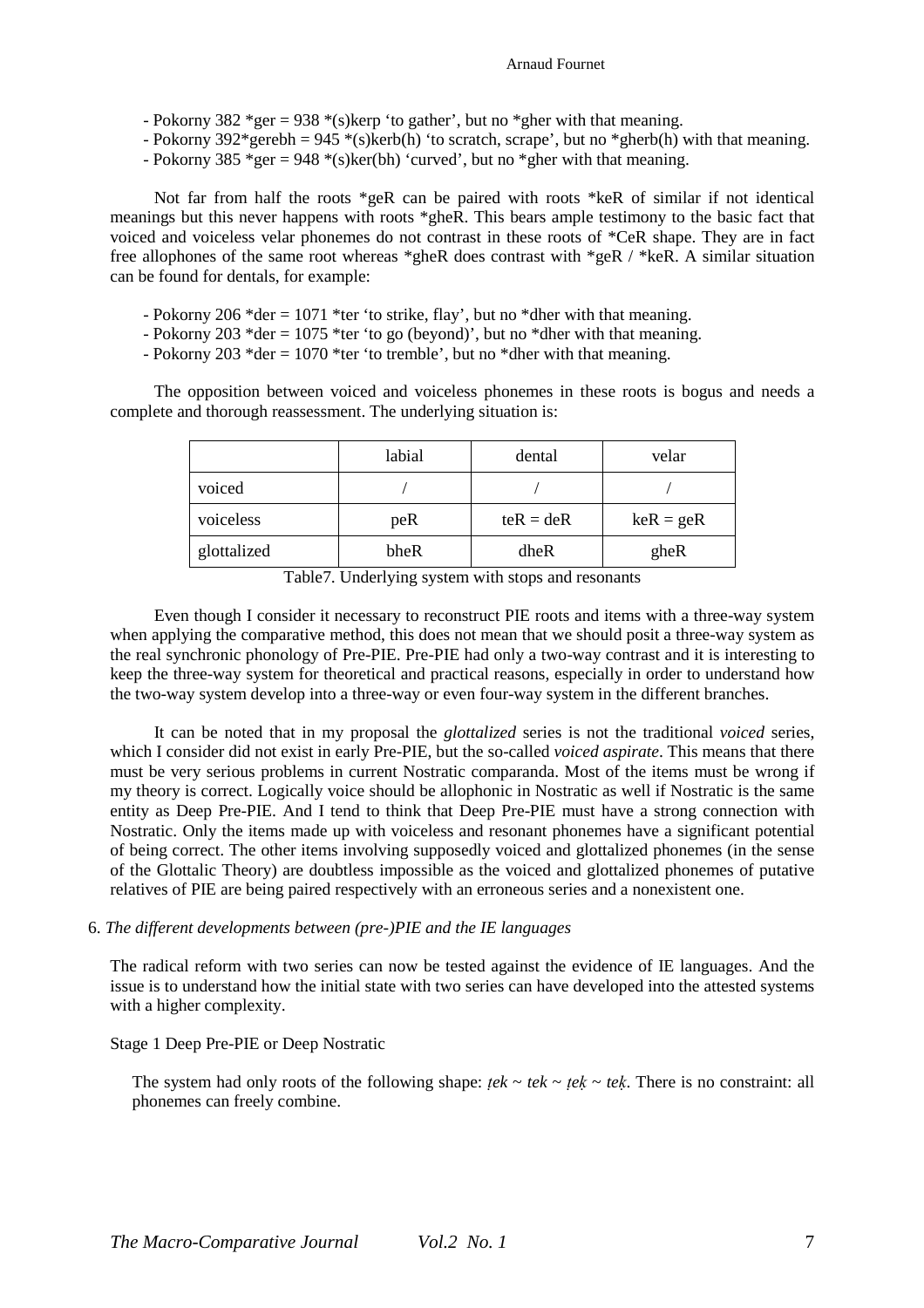# Stage 2 (Pre-)PIE

Because voice plays no phonemic role, voiceless consonants -*k*- had intervocalic free voiced allophones. This is the situation that can be hypothesized in the ancestor of PIE. The original situation evolved according to three different paths in the daughter languages.

|             | voiceless              | glottalized |
|-------------|------------------------|-------------|
| glottalized | tek (free variant teg) | tek         |
| voiceless   | tek (free variant teg) | tek         |

Table 8. Possible combinations in Pre-PIE

# Stage 3 Type I Daughter-languages with the four-way system

The glottalized feature became breathy voiced. This frost voiceless / voiced variant roots into apparently separate roots. Possibly because of the zero grade \*tgh, *tegh* became *degh* through voice assimilation. In addition the sequence *t-H* became a phoneme.

|               | voiceless    | glottalized       |
|---------------|--------------|-------------------|
| glottalized 1 | **tek (rare) | tek > dhegh       |
| glottalized 2 | tek > dheg   |                   |
| voiceless 1   | tek          | tek > tegh > degh |
| voiceless 2   | teg          |                   |
| Laryngeal     | t $H > th$   |                   |

Table9. Daughter languages type I

In those languages, the fortis hierarchy is *voiced* < *voiceless* < *aspirated*. The Type I languages, except Germanic, are all satem. Armenian and Germanic are evolved systems out of type I with an additional mutation of the system.

Stage 3 Type II daughter-languages with a three-way system

The glottalized feature becomes breathy. It can be noted that the Grassman Law in Greek is to some extent an illusion. Breathy dissimilation applied only to *thekh* (< \*ṭeḳ) because *tekh* (< \*teḳ) never had two aspirates. In Italic the change to breathy happened after *teḳ* was changed to *deḳ.* 

|               | voiceless    | glottalized                                             |
|---------------|--------------|---------------------------------------------------------|
| glottalized 1 | **tek (rare) | $tek$ > the kh > tekh (Greek)<br>$tek$ > the kh (Latin) |
| glottalized 2 | tek > theg   |                                                         |
| voiceless 1   | tek          | $tek > tek > tekh$ (Greek)<br>tek > dek > dekh (Latin)  |
| voiceless 2   | teg          |                                                         |
| Laryngeal     | $t$ H $>$ th |                                                         |

|  | Table10. Daughter languages type II |  |  |
|--|-------------------------------------|--|--|
|--|-------------------------------------|--|--|

The fortis hierarchy of that group is *voiced* < *breathy/fricative* < *voiceless*.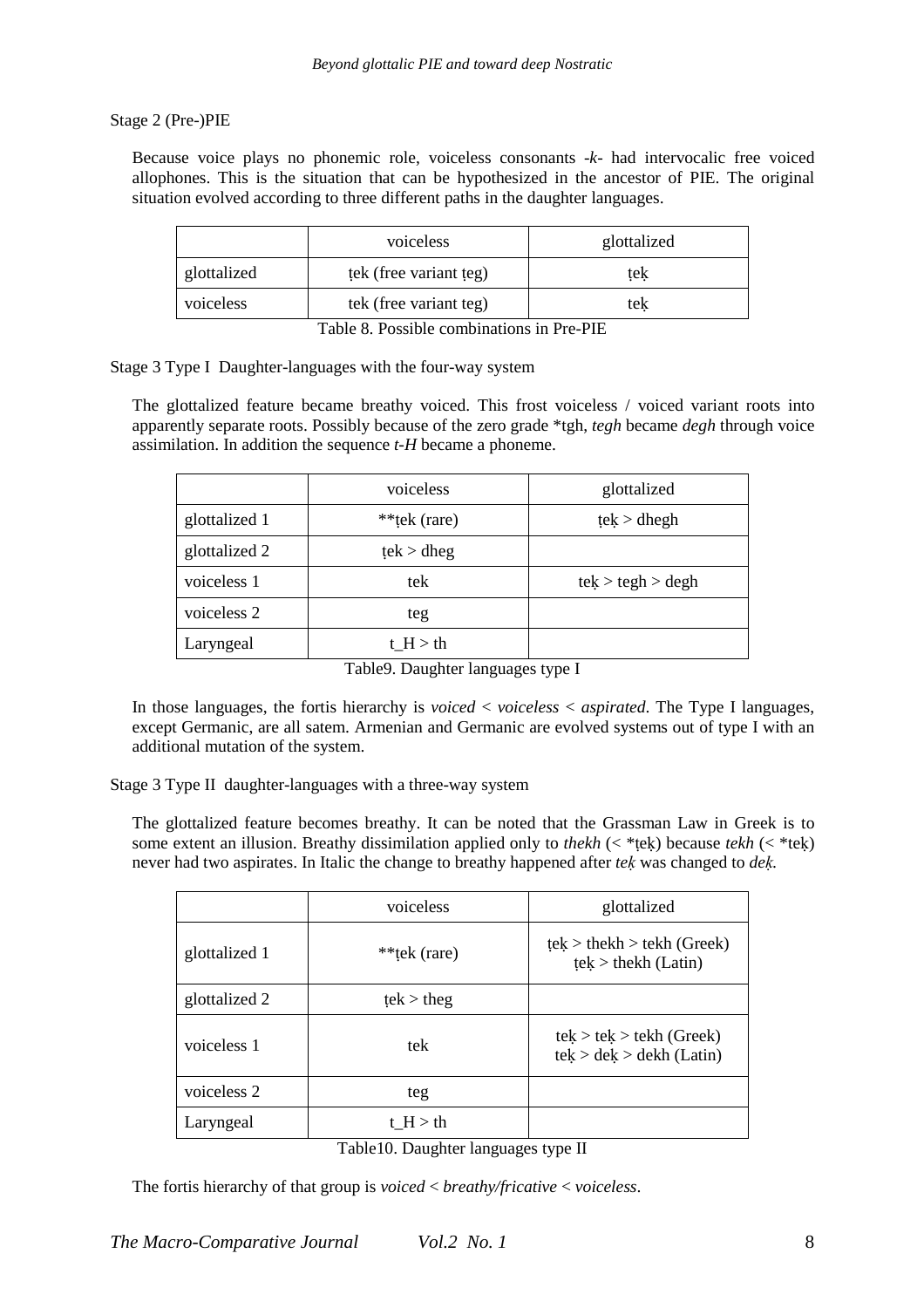Stage 3 Type III Daughter-languages with a two-way system

Languages where *teḳ* becomes *deg* require another explanation: in these languages, glottalized never became breathy but the glottalized feature appear to spread on the preceding consonant, and later on glottalized became voiced. This spread is possibly caused by the phonotaxis of the zero grade and assimilation. This feature is actually in favor of preglottalized phonemes in that subset of languages: \*te<sup>?</sup>k > (zero-grade) \*t<sup>?</sup>k = <sup>2</sup>tk (\*t assimilates to the following pre-glottalized \*k) hence a new full grade \*ˀteˀk.

|               | voiceless    | glottalized     |
|---------------|--------------|-----------------|
| glottalized 1 | **tek (rare) | tek > deg       |
| glottalized 2 | tek > deg    |                 |
| voiceless 1   | tek          | tek > tek > deg |
| voiceless 2   | teg          |                 |
| Laryngeal     | t $H > t$    |                 |

Table 9. Daughter languages type III

In the theory I propose Celtic and Italic followed completely different paths and there can be no Italo-Celtic common stage. Celtic is closest to Balto-Slavic and Albanese.

# Stage 4 Type IV Armenian

This is an evolved system out of type I.

## Stage 5 Type V Germanic

This is an evolved system out of type I.

|               | voiceless       | glottalized              |  |
|---------------|-----------------|--------------------------|--|
| glottalized 1 | tek > dek > teH | tek > dhegh > deg        |  |
| glottalized 2 | **teg (rare)    |                          |  |
| voiceless 1   | $tek$ > $TeH$   | tek > tegh > dhegh > deg |  |
| voiceless 2   | teg > Tek       |                          |  |
| Laryngeal     | t $H > th$      |                          |  |

Table 10. Daughter languages type V

This scenario means that Germanic evolved out of a stage close to Indo-Iranian but did not become satem.

I have not tried to ascribe Tocharian to a particular type as the system of early Proto-Tocharian probably needs much work before it is fully understood. A plausible hypothesis is to propose a twoway Type III evolving to (or being misrepresented graphically as) a one-way system. I tend to think that early Tocharian loanwords into Chinese may provide a better understanding of the contrasts existing in early Proto-Tocharian.

# 7. *Comparison with the traditional theory*

For the sake of clarity the theory I propose for Deep Pre-PIE can be compared with the traditional "reconstruction" in the following tables.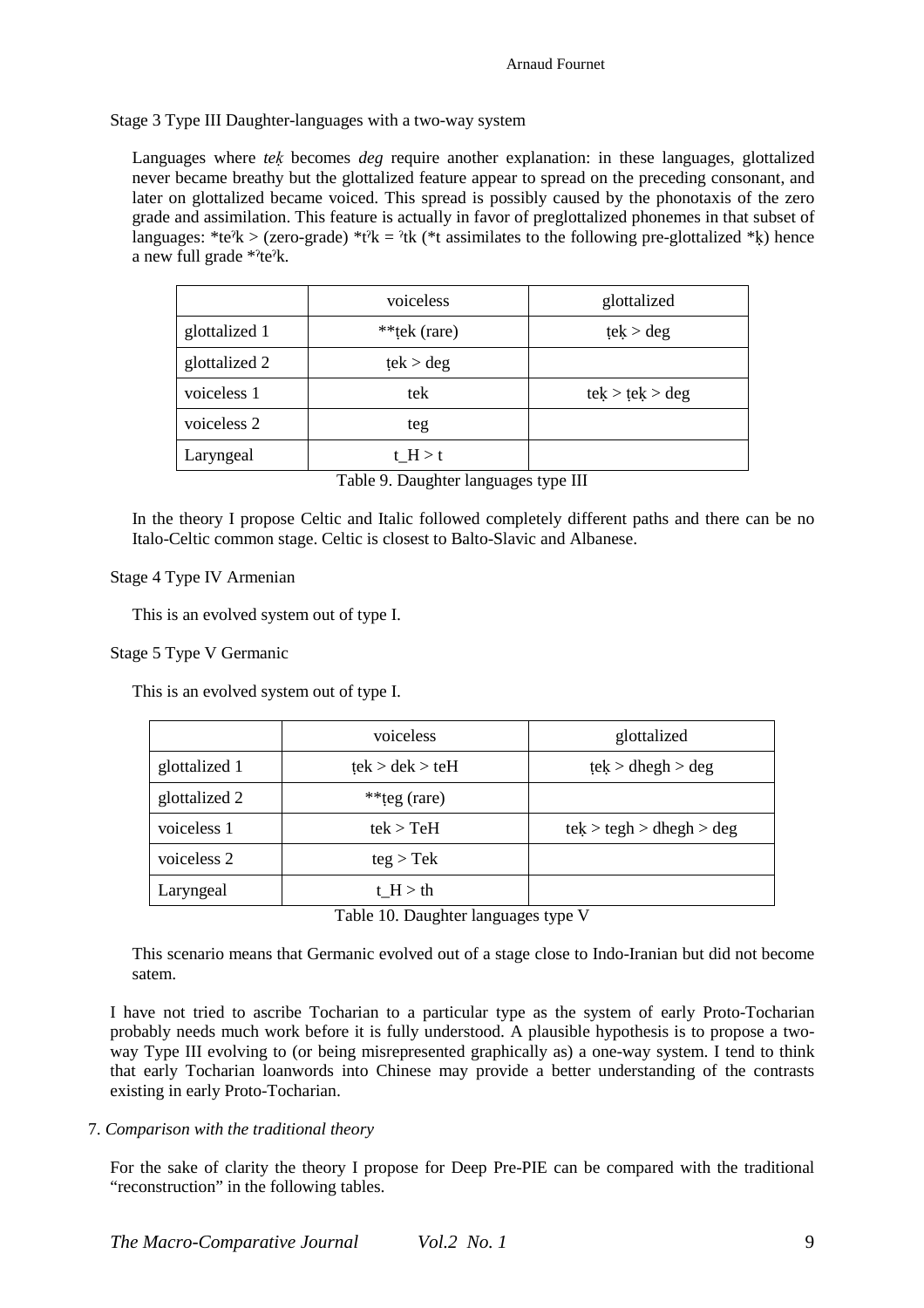## *Beyond glottalic PIE and toward deep Nostratic*

| Std        |         | dheg | tek, teg | degh | dhegh      |       |
|------------|---------|------|----------|------|------------|-------|
| <b>New</b> |         | tek  | tek      | tek  | tek        | $t-H$ |
|            | stage 1 | deg  | tek, teg | degh | degh       | th    |
|            | stage 2 | deg  | tek, teg | degh | $d(h)$ egh | th    |
| I.IR       | stage 3 | deg  | tek, teg | degh | $d(h)$ egh | th    |
| Germanic   | stage 4 | teH  | TeH, Tek | teg  | deg        | t     |

Type I (Indo-Iranian, Armenian, Germanic)

The Grassman Law in Sanskrit is close to an illusion caused by an erroneous Initial State.

| Std              |         | dheg | tek, teg | degh | dhegh |     |
|------------------|---------|------|----------|------|-------|-----|
| <b>New</b>       |         | tek  | tek      | tek  | tek   | t-H |
|                  | stage 1 | teg  | tek, teg | dek  | tek   | t-H |
| Italic           | stage 2 | theg | tek, teg | dekh | thekh |     |
| Type II (Italic) |         |      |          |      |       |     |

| $t-H$ |
|-------|
| t-H   |
| th    |
|       |

# Type II (Greek)

| Std        |         | dheh | tek, teg | degh    | dheg(h) |     |
|------------|---------|------|----------|---------|---------|-----|
| <b>New</b> |         | tek  | tek      | tek     | tek     | t-H |
| Western    | stage 1 | teg  | tek, teg | $>$ tek | tek     |     |
|            | stage 2 | deg  | tek, teg | deg     | deg     |     |

Type III (Celtic, Albanese, Balto-Slavic)

# 8. *The case of Anatolian IE*

Anatolian languages display a (partial) retention of the so-called laryngeals and it is probable that in this branch neither glottalized nor voiceless developed into breathy or aspirate phonemes. The writing system is somewhat obscure and defective. The contrast between voiced and voiceless can be documented intervocalically. The writing system does not document the contrast word-initially or finally. There is no indication that Anatolian languages still had any kind of emphatic or glottalized phonemes. The cuneiform sign *Qa* appears in words transcribed with -g- in Ugaritic. The only issue is to know if there is any synchronic trace of initial voice in Anatolian languages. It can be noted that this table is also relevant for Hurrian, which Bomhard and I have determined to be a close relative of PIE. *Cf*. Fournet-Bomhard 2010.

The probable situation can be depicted in the following table (*Cf*. Hoffner-Melchert 2008):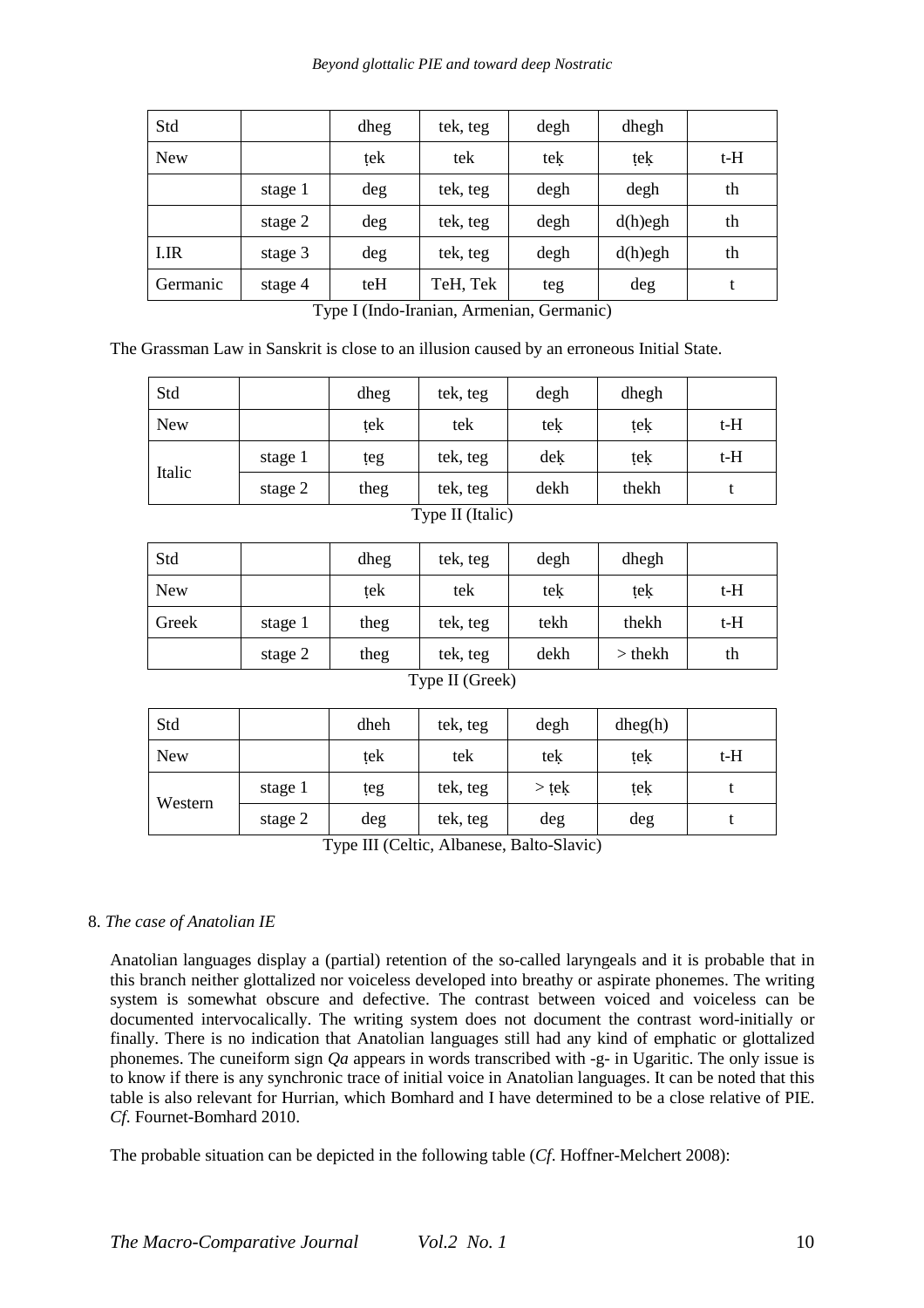| Std                  | dheg | tek, teg | degh | dhegh |     |
|----------------------|------|----------|------|-------|-----|
| <b>New</b>           | tek  | tek      | tek  | tek   | t-H |
| Anatolian            | teg  | tek, teg | teg  | teg   | t-h |
| Type III (Anatolian) |      |          |      |       |     |

### 9. *The internal structure of the IE family*

According to the different scenarios and types, the internal structure of the family is:

|             | $\Rightarrow$ Type III            |                  | Anatolian IE                                                                                                       |
|-------------|-----------------------------------|------------------|--------------------------------------------------------------------------------------------------------------------|
| $(Pre-)PIE$ | $\Rightarrow$ Type III            | centum<br>satem  | $\Rightarrow$ Celtic<br>$\Rightarrow$ Balto-Slavic, Albanese                                                       |
|             | $\Rightarrow$ Type II             | centum<br>centum | $\Rightarrow$ Italic<br>$\Rightarrow$ Greek                                                                        |
|             | $\Rightarrow$ Type I              | satem            | $\Rightarrow$ Indo-Iranian<br>evolved satem $\Rightarrow$ Armenian (type IV)<br>evolved centum=> Germanic (type V) |
|             | $\Rightarrow$ unclear type (II ?) |                  | $\Rightarrow$ Tocharian                                                                                            |

### 10. *Conclusion*

In the reanalysis I propose for Deep Pre-PIE the initial state has therefore very little to do with the initial state proposed in the framework of traditional PIE or glottalic PIE. The apparent complexity of PIE and the impression of a simplification or fusion of series are artefacts generated by a rigid and inadequate application of the comparative method. This rigid application may provide an illusion of rigor. The raw output of the comparative method must be constantly rearranged in order to produce *simple* synchronic stages. The comparative method structurally entails a natural spiraling into exponential complexity of the apparent Initial State. This exponential increase of complexity must be planed out by the discovery of phonological processes that account for divergent developments in the daughter languages. The voiceless aspirates did not exist in PIE: most result from C-H contacts; the contrast between velars and palatals did not exist in PIE: the split results from vocalic contamination or transfer of features; the three-way contrast was still in the making in PIE: voice used to be allophonic of the two phonemic features: voiceless and glottalized. All the features and complexity supposedly existing in the traditional version of PIE are illusions and artefacts created by an inadequate application of the comparative method and an insufficient understanding of the processes involved in reconstruction. There is little doubt that Indo-Europeans languages have been constantly evolving toward more complexity.

A consequence of the radical system I propose for Deep Pre-PIE is also that this system with a contrast between glottalized and voiceless phonemes should logically be the reference system for macro-comparative works on Nostratic.